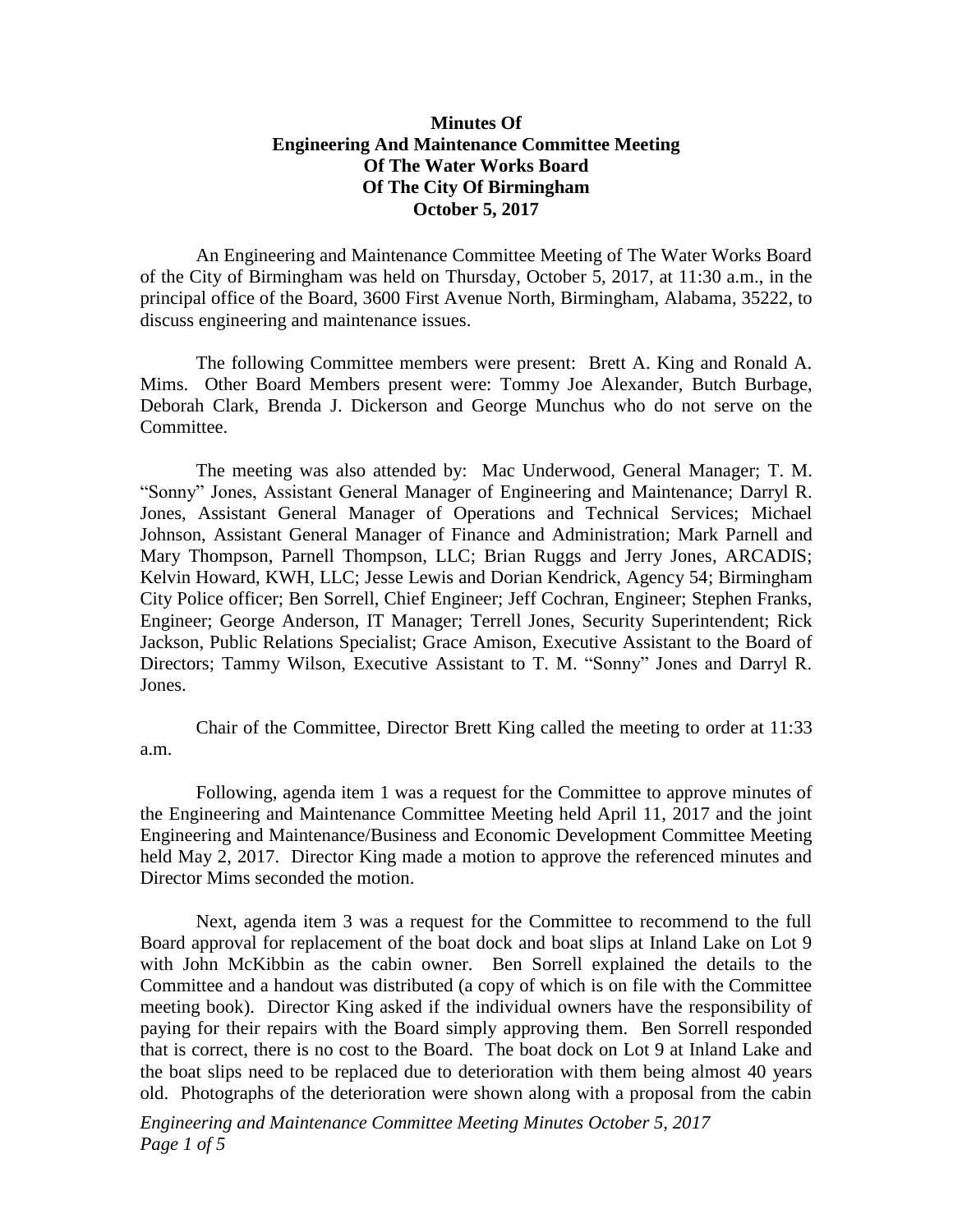owner for the new flotation replacement deck the cabin owner was requesting. All the existing slips would be hauled away by a barge and replaced by one large aluminum dock. Additionally, the debris will be hauled away with no responsibility to the Board. The Committee agreed to move the item to the full Board.

Following, agenda item 4 was a request for the Committee to recommend to the full Board approval for repairs to the existing boat dock walkway at Inland Lake on Lot 44A with Sam Haskell as the cabin owner. Ben Sorrell explained the details to the Committee and a handout was distributed (a copy of which is on file with the Committee meeting book). The cabin owner on Lot 44A requested to make repairs to the boat dock walkway and the gangway. Photographs of the walkway were shown to the Committee along with a proposal associated with the repairs. The cost for the cabin owner would be approximately \$16,200.00 and there would be no cost to the Board. The cost to the cabin owner for the barge company to remove the debris would be approximately \$1,200.00. The Committee agreed to move the item to the full Board.

Next, agenda item 5 was a request for the Committee to recommend to the full Board approval of two service contracts for THM – 100 Analyzers for Shades Mountain Filter Plant, one of which is for the mobile pilot plant currently at Shades Mountain Filter Plant. Jeff Cochran gave a presentation and explained the payment options available. The goal of Staff is to have the lowest THM's possible when water leaves the plants according to Mr. Cochran. Additionally, testing results are obtainable within two days using THM – 100 Analyzers compared to two weeks if they are processed through the Birmingham Water Works Board's (BWWB) lab. Four years ago, a unit was installed at Shades Mountain Filter Plant and one year ago we purchased a mobile pilot plant unit according to Mr. Cochran. The purchase of the unit and service contract are both sole source. A three-year contract comes with a 15% discount and a five-year agreement comes with a 25% discount. The total cost savings for the five-year service contract would be \$31,00.00 per unit if paid up front Mr. Cochran stated. Director Burbage asked if this item is exempt from the bid law since it is Sole Source. Director Burbage stated there is a three-year limit on extending service contracts under normal circumstances. Attorney Thompson responded with this being a sole source, it is exempt from these limitations. Some discussion occurred regarding a possible unit purchase in the future for the Western Filter Plant. Director King asked Mr. Cochran what a pilot plant is. Mr. Cochran explained that it is two different treatment processes housed in a trailer which mimic a full-scale water treatment plant. Director Munchus asked if the independent engineer has been involved in the process. AGM Darryl Jones responded no. GM Underwood explained that this is not a Capital Improvement Project. Therefore; ARCADIS is not involved. The Committee agreed to move the item to the full Board and recommended going with two 5-year contracts to take advantage of the reduced pricing and maximize the Board's savings.

Following, agenda item 2 was a request for the Committee to recommend to the full Board approval to re-bid versus extend the on-call contractor contract. Director Munchus asked if the contract is extended if the contractors would maintain their current pricing. AGM Sonny Jones responded yes, but the problem is that the existing contract

*Engineering and Maintenance Committee Meeting Minutes October 5, 2017 Page 2 of 5*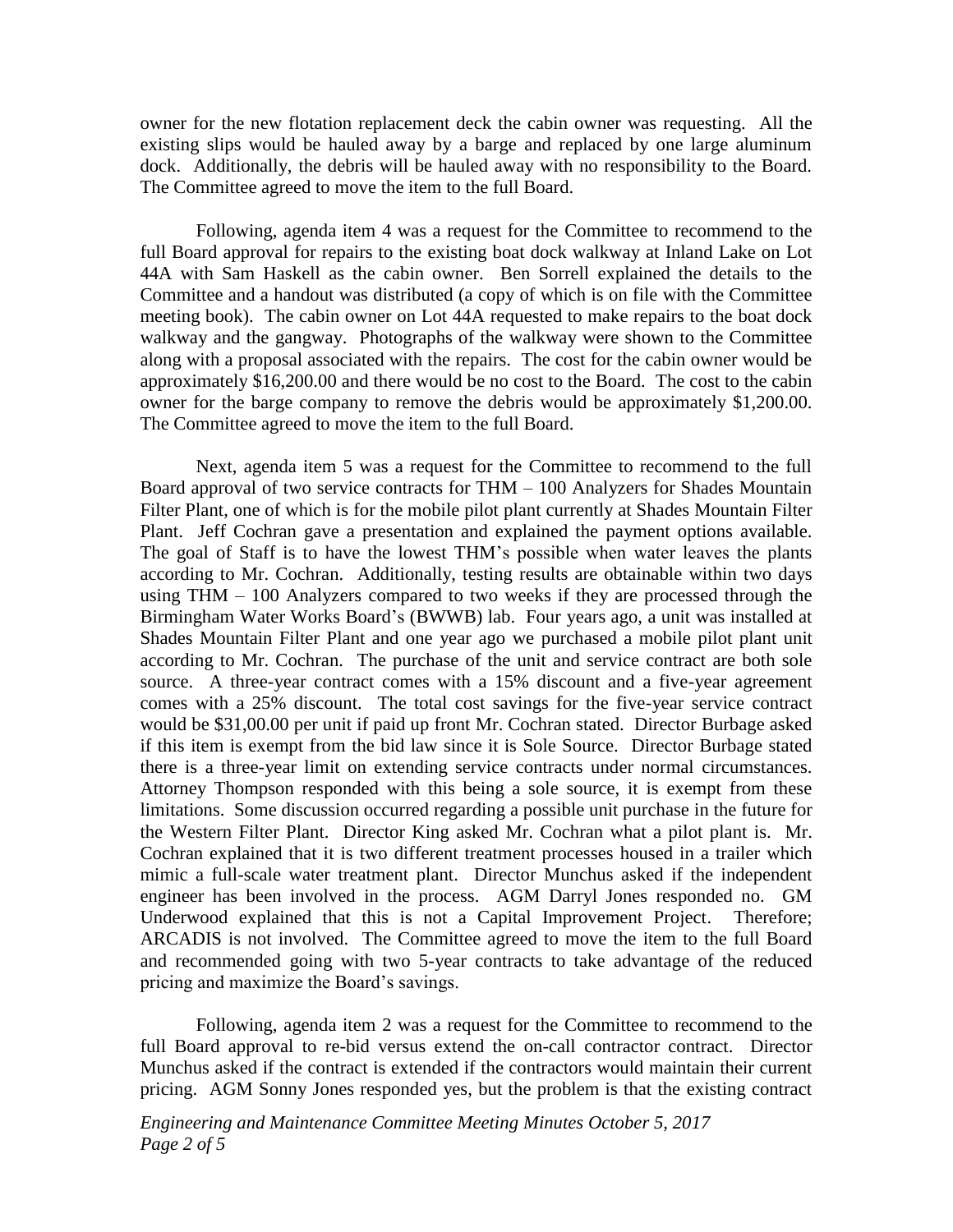does not allow for the work to be rotated. Director Alexander asked why the low bidder was not getting all the work because rotating to other contractors was costing the Board more money. Director Munchus stated he disagreed. Some discussion occurred regarding miscellaneous charges on the back-end. GM Underwood stated the miscellaneous charges are not considered in the bid process. Director Clark asked if everyone is bidding the same way for the same thing. GM Underwood stated when the bids were evaluated it was based on the base bid amount, which is based on the hourly rate for the services or work provided. Director Alexander stated he was in favor of rebidding the contract. GM Underwood stated the current contract is expired. Some discussion occurred regarding the Board not re-bidding this contract about a year ago. Director Munchus stated he would vote no if it is re-bid. Director Alexander stated he did not like awarding to anyone other than the low bidder. Some discussion took place regarding the legality of awarding a bid to 3 different contractors with 3 different amounts. Board attorney, Mary Thompson stated the letter of the law requires the award to go to the lowest responsible and responsive bidder. Director Clark stated she does not like contractors coming before the Board as has happened in the past adding that the Board needs to make everything clear to the bidders and the requirements should be the same for all. GM Underwood stated in the past we gave the work to the lowest bidder unless they were unavailable to complete the work and then it moved to the next lowest bidder. Director Munchus stated he was in favor of equal opportunity and companies are getting excluded by awarding contracts to only one bidder. Director Munchus stated he will continue to promote inclusiveness. Director Alexander said if we bid it out and the company cannot handle the job then we need to get someone else. In relation to the poor in Birmingham, when the Board makes poor decisions it affects the poor according to Director Alexander. More discussion occurred regarding the rotation process. AGM Sonny Jones stated it simply reduces our risk to have a back-up contractor. Director Dickerson asked what it means to have three contractors on hold. AGM Sonny Jones stated they only get paid if they do the work. Director King asked how many bidders we had when it was bid. AGM Sonny Jones stated that originally it was five about 8-10 years ago, but the last two contracts that were bid there have been three. The Committee agreed to re-bid to the lowest responsible and responsive bidder. Director Burbage stated it is against the law to award bids on a rotating basis. Director Munchus stated it was not against the law. Director King added that there are exceptions during an emergency situation if additional contractors are needed. Attorney Thompson reminded the Committee that there was a situation during a tornado several years ago at Shades Mountain Filter Plant where bids were let under the emergency exception, which only suspended the need to advertise. Director Clark asked how often on-call contractors were used. AGM Sonny Jones stated often. Attorney Thompson stated the original intent was to have a contractor in place for this type of work and if they could not perform the work a second contractor would be called on. Attorney Parnell stated what the Board should do is re-bid the contract and then ratify everything that has been done since February 2017. Director Munchus asked if it is a violation of state law to include the rotation. Attorney Thompson stated it is the opinion of all three attorneys to award the contract to the lowest responsible and responsive bidder. Currently what the Board is doing is violating the bid law according to attorney Parnell. Director Munchus stated we needed to stop hiding behind the bid law like it's the Bible. Director Burbage stated it can be a

*Engineering and Maintenance Committee Meeting Minutes October 5, 2017 Page 3 of 5*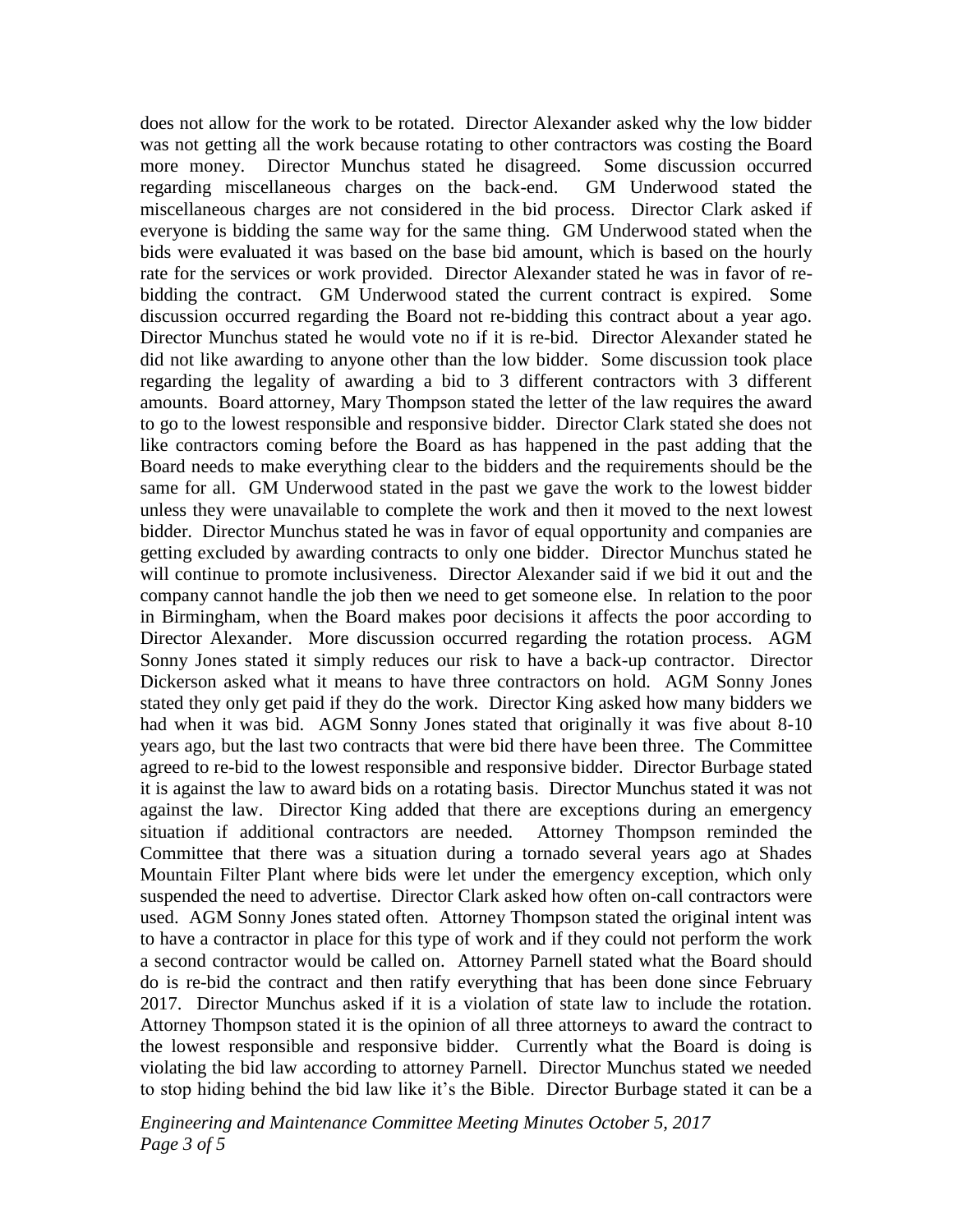felony not to abide by the state bid laws. Director Clark stated she did not think the higher prices contractors are charging in the rotation is fair and that getting with the attorneys to have the correct terminology is important. GM Underwood stated Staff will get with the engineers and attorneys and we will go through the document totally and show the Board how we are going to re-bid and provide a summary. Director Clark stated the current contract is not a good one and the Board needs to clean up its processes. Some discussion occurred regarding contacting The League of Municipalities and providing the entire Board with a copy of the state bid laws. Director King stated this information is available online. Attorney Parnell stated there is no gray area here. GM Underwood stated the state bid laws are uploaded in Diligent also. It was confirmed that Jones, Startley and Rast were the three contractors in the rotation under the current contract. Some discussion occurred regarding "for information only" prices with AGM Sonny Jones stating Staff would not ask for that again. Director Dickerson asked for the minority participation percentages of the three contractors. AGM Sonny Jones stated he would get that information to her.

Next, GM Underwood asked the Board to consider allowing Staff to prepare the appropriate resolutions to give the General Manager authority to approve certain items like agenda items 3 and 4 where there no cost to the Board. GM Underwood stated this would prevent bringing these types of minor issues before the Committee. The Committee agreed that Staff could draft the appropriate resolutions to bring before the Board.

Following, GM Underwood stated he would like to schedule another Engineering and Maintenance Committee meeting so ARCADIS could come before the Committee to discuss the improvements to the Shades Mountain Filter Plant. Director Munchus stated he would like for the meeting to be scheduled when he could be present. It was determined that the meeting would be held Tuesday, October 10th at 12:30 p.m.

Next Director Munchus asked Director Dickerson how far back she was requesting the minority participation percentages from the three on-call contractors. Director Munchus asked Director Dickerson if she was requesting from January 1, 2016 to the present. Director Dickerson responded yes. Director King asked if the on-call contractor bid would be ready before the end of the year. GM Underwood stated he believed so. Director Munchus asked GM Underwood if he thought Staff could get a better price by re-bidding. GM Underwood responded he did not know for certain. Directors Clark and Dickerson stated Staff should not bring contracts like the current one before the Board and that Staff should have it down to a science since so many are executed. Attorney Parnell stated this re-bid should be completed as quickly as possible and before the end of the year. Director Clark said if another contract like this one is brought to the Board that she wants it to be off with somebody's head. Director Clark also stated the list that GM Underwood had that listed reasons for immediate firing should include bringing bad contracts to the Board, adding it should be put to the top of the list. Director Clark told Staff it is their responsibility to make the Board look good. Director Munchus stated he liked the statement Director Clark made.

*Engineering and Maintenance Committee Meeting Minutes October 5, 2017 Page 4 of 5*